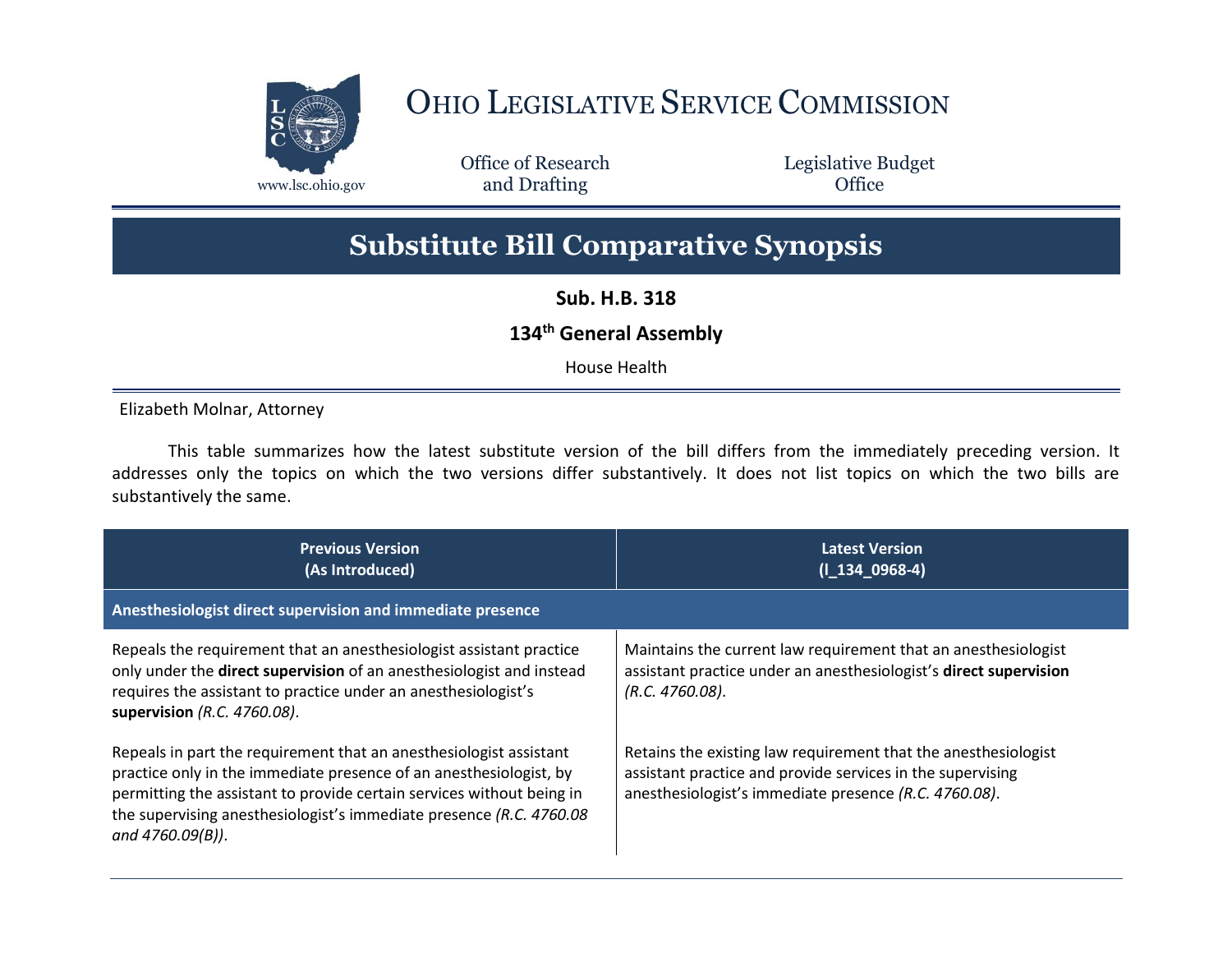| Specifies that the phrase "direct supervision and in the immediate<br>presence of," which is not defined under current law, means all of the                                                                                                                        |
|---------------------------------------------------------------------------------------------------------------------------------------------------------------------------------------------------------------------------------------------------------------------|
| The supervising anesthesiologist remains physically present at<br>the health care facility where the anesthesiologist assistant is                                                                                                                                  |
| The supervising anesthesiologist is available for immediate<br>diagnosis and treatment during emergencies;                                                                                                                                                          |
| The supervising anesthesiologist can be reached by telephone,<br>a paging device, or an overhead paging system, such that the<br>anesthesiologist is immediately available to participate directly<br>in the care of the patient with whom the anesthesiologist and |
| The supervising anesthesiologist personally participates in<br>induction and emergence and all other procedures that the<br>supervising anesthesiologist considers to be the most                                                                                   |
| The supervising anesthesiologist is not required to be present<br>in the same room or area as the assistant for the duration of<br>the anesthetic management being provided;                                                                                        |
| The supervising anesthesiologist is not prohibited from<br>addressing an emergency of short duration, administering<br>labor analgesia, or performing, as required of a perioperative<br>specialist, duties of short duration in another location in the            |
|                                                                                                                                                                                                                                                                     |